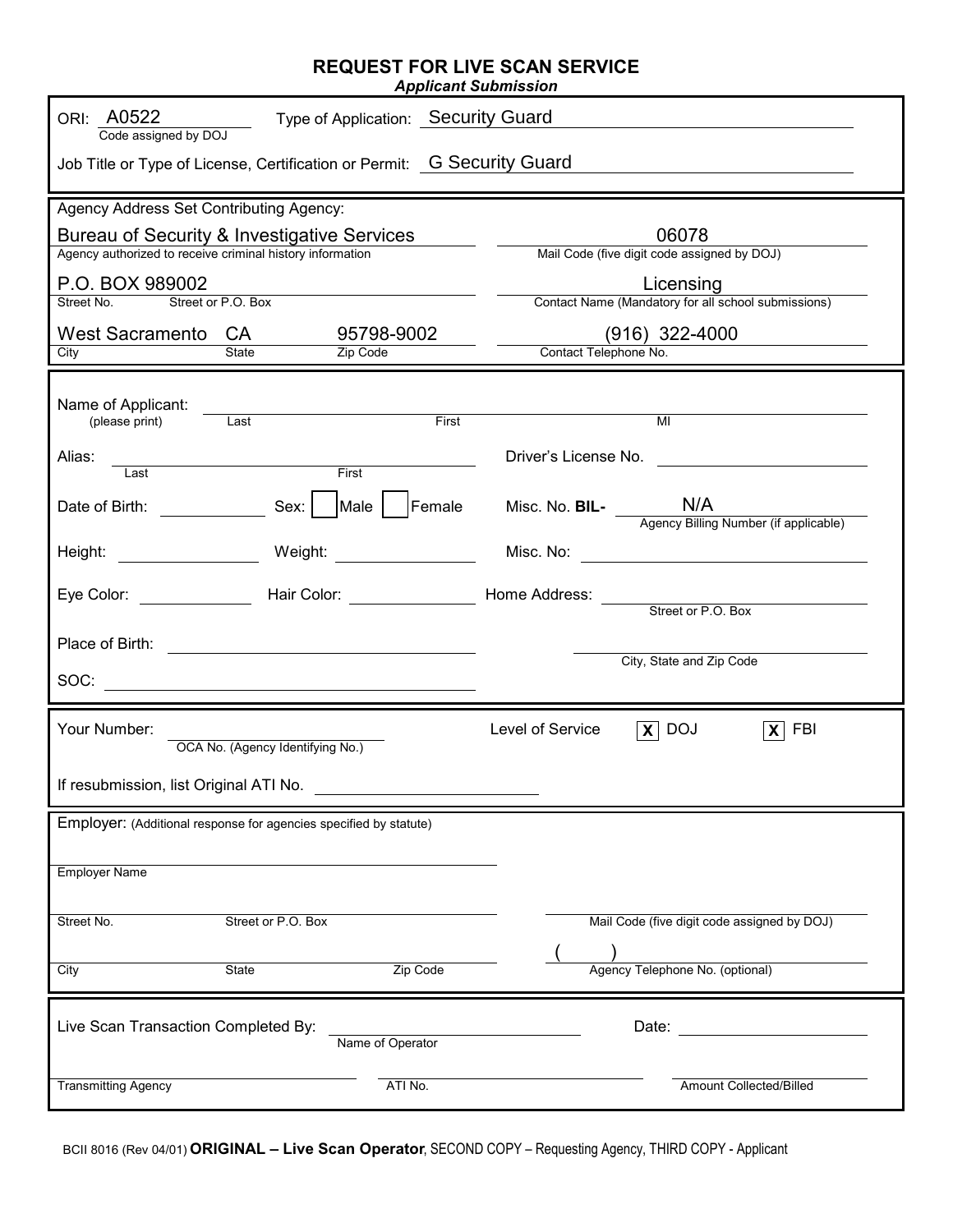## **REQUEST FOR LIVE SCAN SERVICE**

*Applicant Submission* 

| ORI: A0522<br>Type of Application: Security Guard<br>Code assigned by DOJ<br>Job Title or Type of License, Certification or Permit: G Security Guard<br><u> 1989 - Johann Barbara, martxa alemaniar arg</u> |                                                                                                                            |  |
|-------------------------------------------------------------------------------------------------------------------------------------------------------------------------------------------------------------|----------------------------------------------------------------------------------------------------------------------------|--|
|                                                                                                                                                                                                             |                                                                                                                            |  |
| Agency Address Set Contributing Agency:                                                                                                                                                                     |                                                                                                                            |  |
| Bureau of Security & Investigative Services                                                                                                                                                                 | 06078                                                                                                                      |  |
| Agency authorized to receive criminal history information                                                                                                                                                   | Mail Code (five digit code assigned by DOJ)                                                                                |  |
| P.O. BOX 989002                                                                                                                                                                                             | Licensing                                                                                                                  |  |
| Street or P.O. Box<br>Street No.                                                                                                                                                                            | Contact Name (Mandatory for all school submissions)                                                                        |  |
| West Sacramento CA<br>95798-9002                                                                                                                                                                            | $(916)$ 322-4000                                                                                                           |  |
| State<br>Zip Code<br>City                                                                                                                                                                                   | Contact Telephone No.                                                                                                      |  |
| Name of Applicant:<br>Last<br>(please print)<br>Alias:<br>First<br>Last<br>SOC: $\qquad \qquad$                                                                                                             | First<br>MI<br>Driver's License No.<br>Misc. No. BIL-<br>Agency Billing Number (if applicable)<br>City, State and Zip Code |  |
| Your Number:                                                                                                                                                                                                | Level of Service<br>$\overline{X}$ DOJ<br>$\overline{X}$ FBI                                                               |  |
| OCA No. (Agency Identifying No.)                                                                                                                                                                            |                                                                                                                            |  |
| If resubmission, list Original ATI No.                                                                                                                                                                      |                                                                                                                            |  |
| Employer: (Additional response for agencies specified by statute)                                                                                                                                           |                                                                                                                            |  |
| <b>Employer Name</b>                                                                                                                                                                                        |                                                                                                                            |  |
| Street No.<br>Street or P.O. Box                                                                                                                                                                            | Mail Code (five digit code assigned by DOJ)                                                                                |  |
|                                                                                                                                                                                                             |                                                                                                                            |  |
| <b>State</b><br>City                                                                                                                                                                                        | Agency Telephone No. (optional)<br>Zip Code                                                                                |  |
| Live Scan Transaction Completed By:<br>Name of Operator                                                                                                                                                     | Date:                                                                                                                      |  |
| <b>Transmitting Agency</b><br>ATI No.                                                                                                                                                                       | Amount Collected/Billed                                                                                                    |  |

BCII 8016 (Rev 04/01) ORIGINAL – Live Scan Operator, **SECOND COPY – Requesting Agency**, THIRD COPY - Applicant